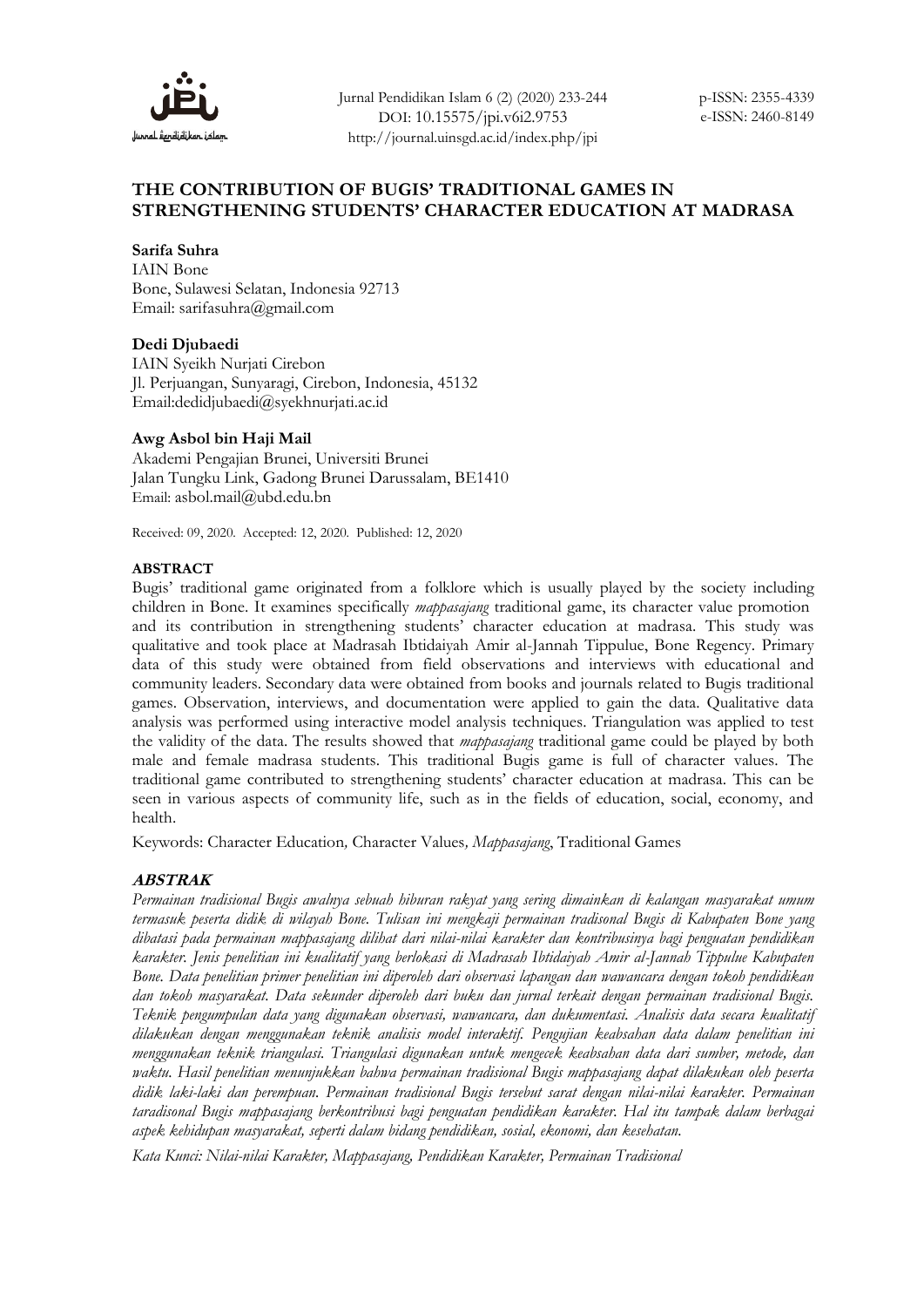# **INTRODUCTION**

In Indonesia, national development programs require quality human resources to ensure that the implementation of the program can be properly conducted. Quality human resources requires good quality of education. At the heart of education is character education which is needed in order to prepare reliable human resources to build the nation's dignity (Azra, 2002; Suhra, 2016). Character education is geared toward instilling character values to internalize and perform by students. It emphasizes knowledge, individual awareness, determination, willingness and action to carry out values when it comes to maintain relationship with God, self and society. This serves as an effort to achieve the so-called *insan kamil* or human with noble character (Aunillah, 2011).

Character education is taken from two words. The term Character in English means trait. In Greek language, it means to mark and in its broadest sense is to focus on how to apply the values of goodness in real action. This definition confirms that character is the totality of personal characteristics which is inherent and identifiable in individual behavior that is unique. (Audi, 1999; Direktorat Jenderal Pendidikan Islam, 2016; Mulyasa, 2011) In line with this, Indonesian government puts strong emphasis on the effort to achieve the noble character for its citizen. To achieve this, the government has set the goals of national education that is to provide a proper foundation in supporting character development and national identity.

Character education is expected to deal with the current challenges that the country is facing. The implementation of education has experienced worrying degradation. Several indicators can be seen to exemplify this condition. The values of local wisdom have been eroded by the negative effect of globalization. The schools have emphasized students' personal intellectual intelligence and take it into consideration to determine education success. In addition, the Indonesian diversity has been threatened by the efforts to force the uniformity in several aspects of life. These conditions have brought an impact on the part of children. They have no space to express creativity in terms of education, culture, arts and etc (Yaumi, 2014). In addition, they have accustomed to play modern games and electronic games which are based on internet networks. These conditions require effort so solve the problem on the parts of Government, parents, society and school. One of the possible options is to apply traditional games which can be an alternative solution in implementing character education among students (Saputra, 2017; Haerani, 2013).

Traditional games are simple in many ways. They are considered as national cultural asset and are used to teach children values and character (Audi, 1999). They are usually made directly by the players. In terms of materials, they require items, objects or plants that are available around the players' environment. When it comes to creativity, they encourage children to be more and more creative in producing the tools. Speaking of rules, they have no written rules. Players usually apply the rules that are commonly used and are adjusted to the agreement among the participants. In other words, the performers are required to be creative in establishing the rules that suit their circumstances. The traditional games should be preserved by the country since they are easy to make and play and also enable children to learn character values in a fun and entertaining way (Mulyani, 2013).

Traditional games are aimed at introducing and preserving the educational values that parents and society try to pass to their children. They have a tremendous influence on children's mental and physical development. According to (Wibisono, 2015) most of the traditional games are played in groups which to some extent provide children opportunities for interaction and communication to occur. This is to say that the games offer strong nuances of togetherness and unity for the children to internalize while they play (Zayyadi et al., 2018). In the same vein, Aypay, (2016) and Palumbo et al., (2019) also reported that traditional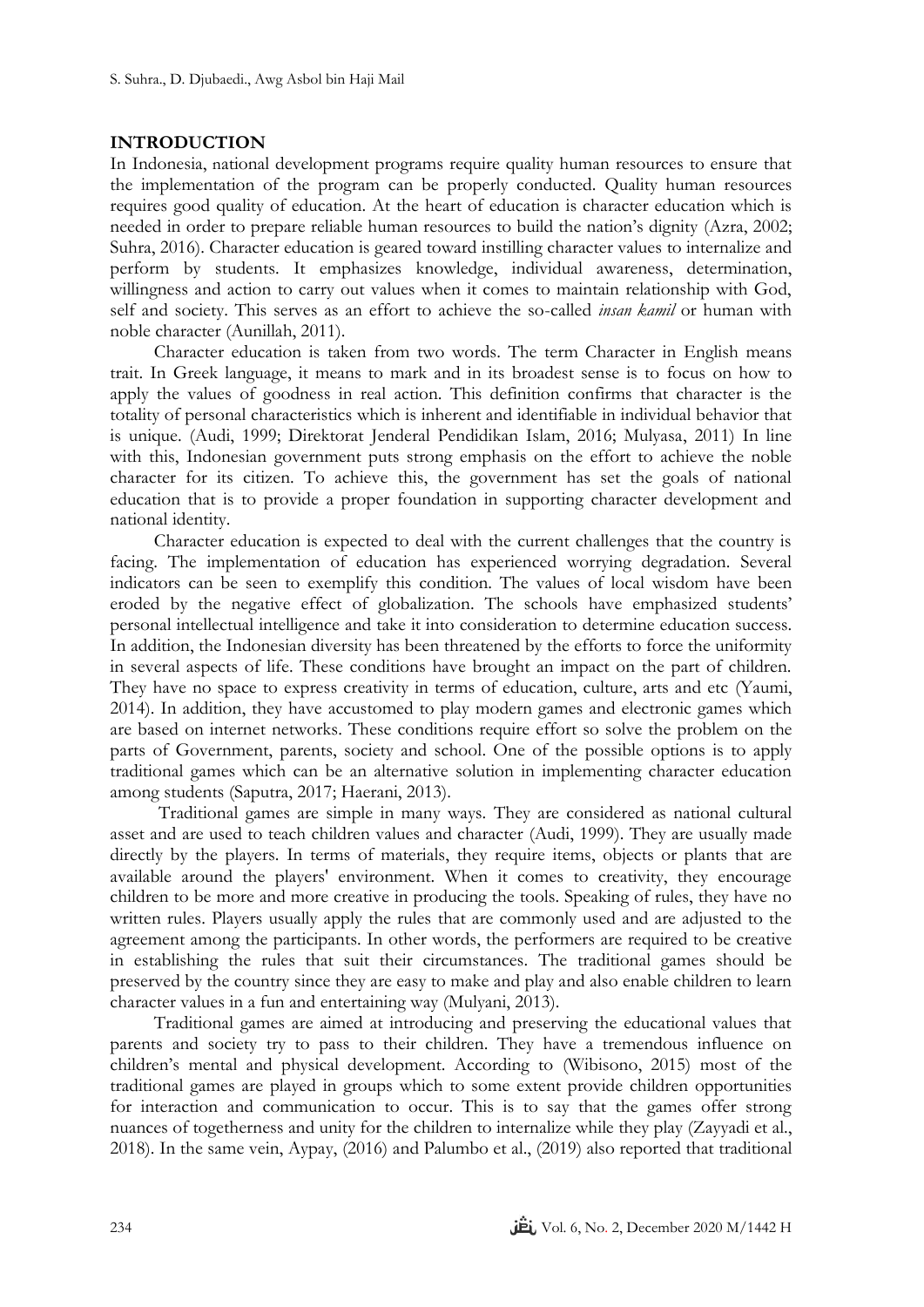games helped children to learn subjects like sports and also cultural values in a fun way. Likewise, traditional games improve students' cognitive in their learning activity process (Widiana et al., 2018). The same findings were reported by (Gulia & Rajesh, 2019) in India concerning their traditional game and their current condition, (Alfarero & Mejarito, 2014; Morales, 2016) concerning traditional game in Philippine.

Traditional games benefit children and contribute to their proper development. They have attracted scholars to investigate the benefits for education. A number of studies have explained that traditional games can be a medium to teach children social skills, adaptability, interaction ability to prepare them to get along with their peers in the real life. They contribute to children's ability to control themselves, to develop empathy with friends, to obey rules, and to respect others (Rina, 2014). Yudi Winata and Handoyo suggest that children who perform traditional games have much more potential to develop their cooperation skills, sportsmanship, ability to build strategies, agility (running, jumping, balance). In addition, children who perform traditional game develop their character better than children who do not (Yudiwinata & Handoyo, 2014). Meanwhile, Ekawati et al., (2010) explained that traditional games have an effect on developing children's intrapersonal intelligence. Likewise, (Hidayati, 2020) who deliberately conducted research on traditional games in Indonesia reported similar findings. Saputra (2017) reported that traditional games improve basic ability of children for schooling. Akbari et al., (2009) reported that traditional games influence fundamental motor skill development of children.

Indonesia has a rich cultural diversity and its tribes offers various traditional games to explore. In Bugis tribe, children play traditional games such as *massempe* 'and *mappasajang.* In Bone Regency, children usually play traditional games at their school. They have many options to perform the traditional games like in rice fields, yards or fields around their residence. The traditional game can be used as a medium to preserve a particular local wisdom, and social values. They serve as an effort to strengthen character education in society. The efforts to strengthen character education in schools is based on Presidential Regulation No. 87 of 2017. The objectives of strengthening character education are to (1) develop and equip students with the spirit of Pancasila and character education to prepare for their future as the golden generation of Indonesia in 2045, (2) develop a character education platform which serves as the core media in providing education for students with the support of public involvement through formal, non-formal and informal education channels, and (3) revitalize and improve the competence of educators, education staff, students, society and the family environment in implementing character education. Traditional games are assets that are characteristic of a nation's culture, that's why character education can be formed through traditional games from early childhood. (Audi, 1999).

To date, the studies on Bugis traditional games like *mappasajang* are limited to social studies conducted by Anthropological scholars (Sumilih, 2016). Studies that are aimed to investigate the potential of traditional game *mapasajang* to teach character values have not been conducted by scholars. This study tries to fill the gap. It was aimed at investigating Bugis' traditional game *mappasajang* using socio-pedagogical perspective to obtain character values and the contribution that can be offered to strengthen character education for students at Madrasah Ibtidaiyyah Amir Al-Jannah Tipupule, Bone Regency.

### **METHOD**

This study applied qualitative descriptive. It took place at MI (*madrasah ibtidaiyyah*/elementary school) Ibtidaiyah Amir al-Jannah Tippulue where the students in the school participated in the *mappasajang* traditional game. A pedagogical approach and a sociological approach were applied in this study. The data were two types: Primary and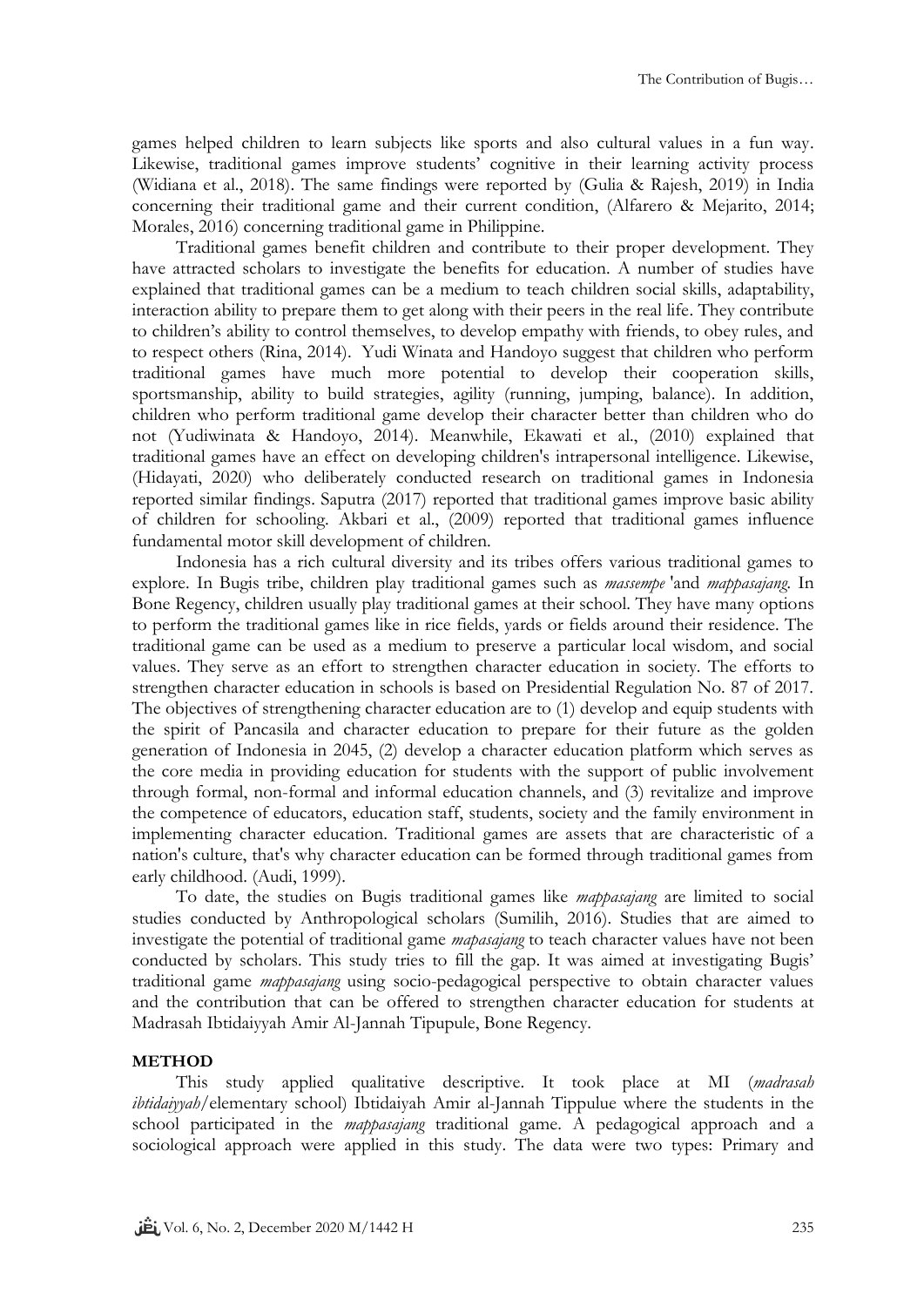secondary data. The former refers to data which were obtained directly from the results of observations and interviews with informants (community and educational leaders). The latter included data that was obtained from a number of written works related to traditional games such as books and related scholarly journals. Data collection techniques included observation, interviews and documentation. The data were analyzed using interactive model analysis techniques both during data collection in the field and after the data was collected (Sudarsono, 1992). Triangulation technique was deployed to test the validity of the data used ranging from source, method and time (Sanafiah, 2001).

# **RESULTS AND DISSCUSSION**

This study found data to achieve the objectives of the study. The findings will be organized and presented in this section. They cover the literature review, the character values offered in *mapasajang* and the contribution of *mapasajang* to character education efforts for students at Madarsah Ibtidaiyah Amir al-Jannah Tippulue.

# **Bugis' Traditional Game: Mappasajang**

Bugis tribe has several traditional games that are preserved and usually performed by the children. (Wibisono, 2015) mentions at least there are 25 types of traditional games that are available and popular to perform by the children. They include (1) *maccukke*, (2) *santo'*, (3) *ma' dende*, (4) *ma'longga*, (5) *mattojang*, (6) *mallogo*, (7) *marraga,* (8) *makkatto*, (9) *tingko-tingko*, (10) *majekka*, (11) ma' boi, (12) *mariringgo*, (13) *massampek*, (14) *akmemu-memu*, (15) *abbatu samba*, (16) *gallakgallak*, (17) *aklobang*, (18) *akbombo-bombo*, (19) *baguli,* (20) *lambasena*, (21) *ma' benteng*, (22) *belkan*, (23) *mappasajang*, (24) *magguleceng*, and (25) *maggasin*g. One of the most popular games is *mapasajang.* It is usually played by the people of Tippulue, Toro, Tanete Riattang Timur, Bone Regency. Since many tournaments are frequently held for *mapasajang*, this traditional game is very familiar to people from all walks of life including students of Madarsah Ibtidaiyah Amir Al-Jannah Tippulue (Kasmawati, personal communication, October 3, 2020).

*Mappasajang* game is a term used to denote a type of kite that is played together by both male and female. The term "*sajang*" means "floating". The Bugis who live in Sidenreng Rappang named it "*malambaru*", derived from the word "*lambaru*", meaning stingray. The name is used to refer to the form of the main equipment of this game which resembles a stingray. Currently the term "*mappasajang*" has been rarely used since the more popular term kite games are widely used by the people. There are several things to prepare before players perform *mapasajang.* Initial preparation requires participants to make *mapassajang* first. The materials needed consist of: (1) one strong bamboo stick (2) threads (3) piece of paper (4) strong long threads (5) scissors, ruler and (6) glue. Using those materials, players can follow certain procedures to make a kite or *mappasajang*. Historically speaking, the people for the first time made their kites using material from wide and dry leaves and ropes. As the the use of paper was introduced, Bugis people began to use paper as the main material for making kites (Roswati, personal communication, October 5, 2020).

The are several procedures and techniques of making *mapassajang* (kite) (Agustan, personal communication, November 24, 2020). Explains the procedures as follows: first*,* the bamboo is cut according to the desired size for two pieces. Second, the two bamboo pieces are linked in a cross-like manner using threads so that there are four ends of the bamboo pieces. Third, the four ends of the bamboo are connected using threads. Fourth, when the frame is complete, it is then placed on the paper and the paper is cut according to the pattern. Fifth*,* the paper is glued on the pattern thread. Finally, a long thread as a rope is tied at the point where the two previous bamboos meet, forming a simple *mapassajang*. The shapes and decorations for the *mapassajang* (kite) that are made vary depending on the taste of the maker.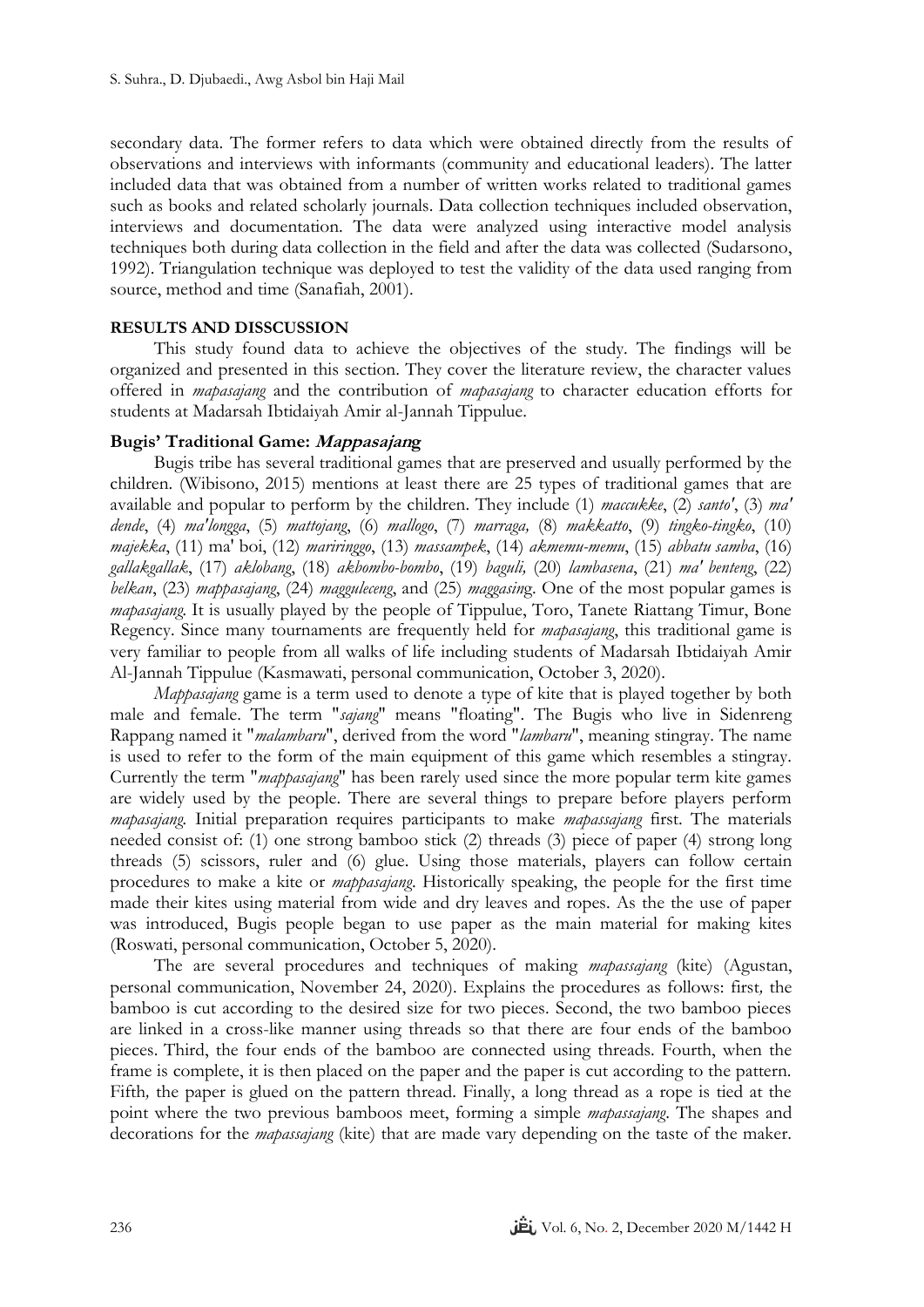Technically speaking, the shape and decoration of the kites played in the festival vary. However, Bugis people generally use animal shapes and patterns to design their kites.

There are some points to consider to make *mapasajang* interesting and entertaining to play. First, the teams made their kites with various models and styles. Then, they made *pitupitu*, a special tool that is attached to the back of the kite. *Pitu-pitu* is geared toward producing a beautiful sound and rhythm during the game is performed. Next, the teams prepared to fly the kite. To be successful at this stage, they need a good steady wind to let the kite fly away (Agustan, personal communication, November 24, 2020; Roswati, personal communication, October 5, 2020). This game of "*sajang*" or kite requires players' skill and strength. This traditional game is considered a pride of traditional society. It is at the same time exciting to perform.



Figure 1. The Kite *Mapasajang* that has been Made and Flied *(source:kabarsinjai.com)*

*Mapasajang* players hold their kite up by the bridle point and they let the line out. They need a sufficient wind so their kite can go right up. The players may let the kite fly away from them a little, then they pull in on the line as their kites point up so they will climb. They can repeat this until their kites gain the altitude necessary to find a good steady wind. If their *mapasajang* has been successfully flown with a dynamic nuance, the players receive support from other partners, especially girls around the tournament site. They shouted chants to build enthusiasm for the spirit of the *mappasajang* players. When two kites collide, they even screamed hysterically. The situation becomes more interesting when their team's kite almost collided with another player's kite. If one kite cuts off the string of its opponent, it emerges winner. This condition creates a funny and happy atmosphere (Agustan, personal communication, November 24, 2020; Roswati, personal communication, October 5, 2020).

Traditional games for children are a form of folklore since they are preserved and carried out orally in a traditional form. They have been passed down from generation to generation. They sometimes have no exact origin, creator and area of origin because they are recorded in the form of oral. Sometimes they undergo changes in names or forms even though they are based on the same. For example, *congklak* in West Java and the *dakon* in Central Java have one thing in common since they apply the same rules and ways of playing. They are called differently with respect to its place. The traditional games are inherited and are performed for fun (Dananjaya, 1987).

Flying kite is considered a universal phenomenon since it exist in almost every culture in the world. Regardless of the country and the geographical borders, children enjoy flying kite and it has been nurtured by their parents and society. This is in line with the studies conducted by researcher like Gulia & Rajesh (2019) who reported traditional game flying kite in India.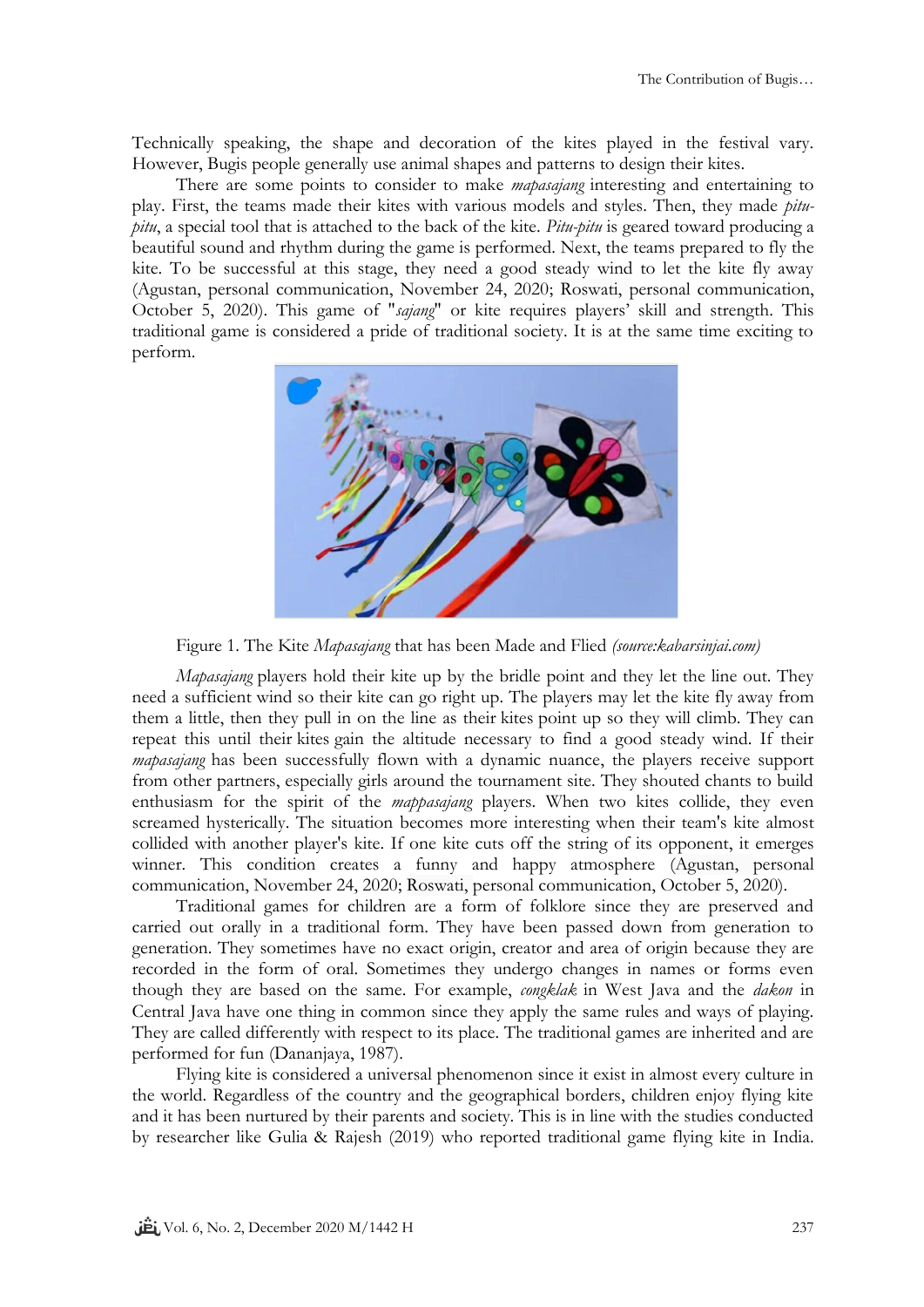Other researcher also reported similar finding in Philipine (Alfarero & Mejarito, 2014; Morales, 2016).

# **Character Values that Can Be Obtained from Bugis' Traditional Games**

Traditional games try to teach important values for children in their life. The values are important to be passed on to future generations so that they are able to develop strong characters. The future generations are expected to be able to survive amidst challenges in their life. To be successful in life, children should be taught not only science and technology but also skills and character. Bugis' traditional game *mappasajang* have character values that can support the dignity of social life.

Based on the results of interviews with a number of figures, this study found that there are some character values that can be obtained from *mappasajang* traditional game. First, *sabbara* (patience). The players learn this character when they practice flying a kite which require patience. Sometimes it takes longer time to fly the kite if the wind is not sufficient. Second, *macaradde* (creativity). The players earn this character when they make kites with attractive models, patterns and decorations. In addition, they apply *pitu-pitu* (sound instrument) accessories that make a beautiful sound for their kites. Third, *asseddi seddingeng* (unity). *mappasajang* game is performed in group, at least a partner is needed. This traditional game can cultivate cohesiveness and unity. Fourth, *warani* (brave). In *mappasajang*, the players try their best to create beautiful rhythms to perform best. It requires courage and strong conviction to create rhythm. Fifth, courage in *massempe* 'games appears in the players' efforts to become great players. Fifth, tawakkal or submission to Allah (*mappesona ri dewata seuwwae)*. Players try to perform tawakkal when they play *mapasajang* by managing all their effort to perform best and submit themselves to Allah for the result. When the participants play, they try to perform optimally and they do not take the audience existence as a burden. Sixth, *sumange teya lara*' (the spirit of never giving up). The players should strive to perform best *mapasajang* in the midst of burdens and other challenges. They should survive and try their best to fight against all odds in playing the kite. Seventh, honesty and sportmanship (*melempu)*. The traditional *mappasajang* game teaches players honest character and sportsmanship during their performance. They mustn't cheat other players to win the competition. Eighth, grateful attitude (s*ukkuru)*. The players perform *mappasajang* as parts of their grateful attitude to God on the gift they receive in terms of harvest they gain every year. The faces of joy that appeared on the faces of the players and spectators conveyed gratitude to God (Caco, personal communication, November 24, 2020).

Through traditional games, character values can be passed on to the younger generations of the Bugis community. It is part of inheritance of local wisdom. Students from MI are introduced to the meaning, history and philosophy of life of their Bugis ancestors who live modest, respect each other, uphold togetherness, and help each other. Strengthening character values through Bugis' traditional games has an impact on all aspects of the educational environment, both family, school and community. In the family environment, parents receive assistance to teach character education through Bugis traditional games. This can be seen, among other things, from the values of working together before and after the event. In the family scope, efforts to make kites generally involve parents and children together. There is a chance to foster a sense of love, mutual affection between father and child. At the same time the mothers provided small meals and snacks (Syahriana, personal communication, November 20, 2020).

Bugis traditional game like *mapasajang* has an impact of strengthening character education. It can foster children's character values such as the character *asseddi-seddingeng* (unity and togetherness) by inviting them to work together. There were many activities where children took a part in a particular large event such as: entertaining guests with traditional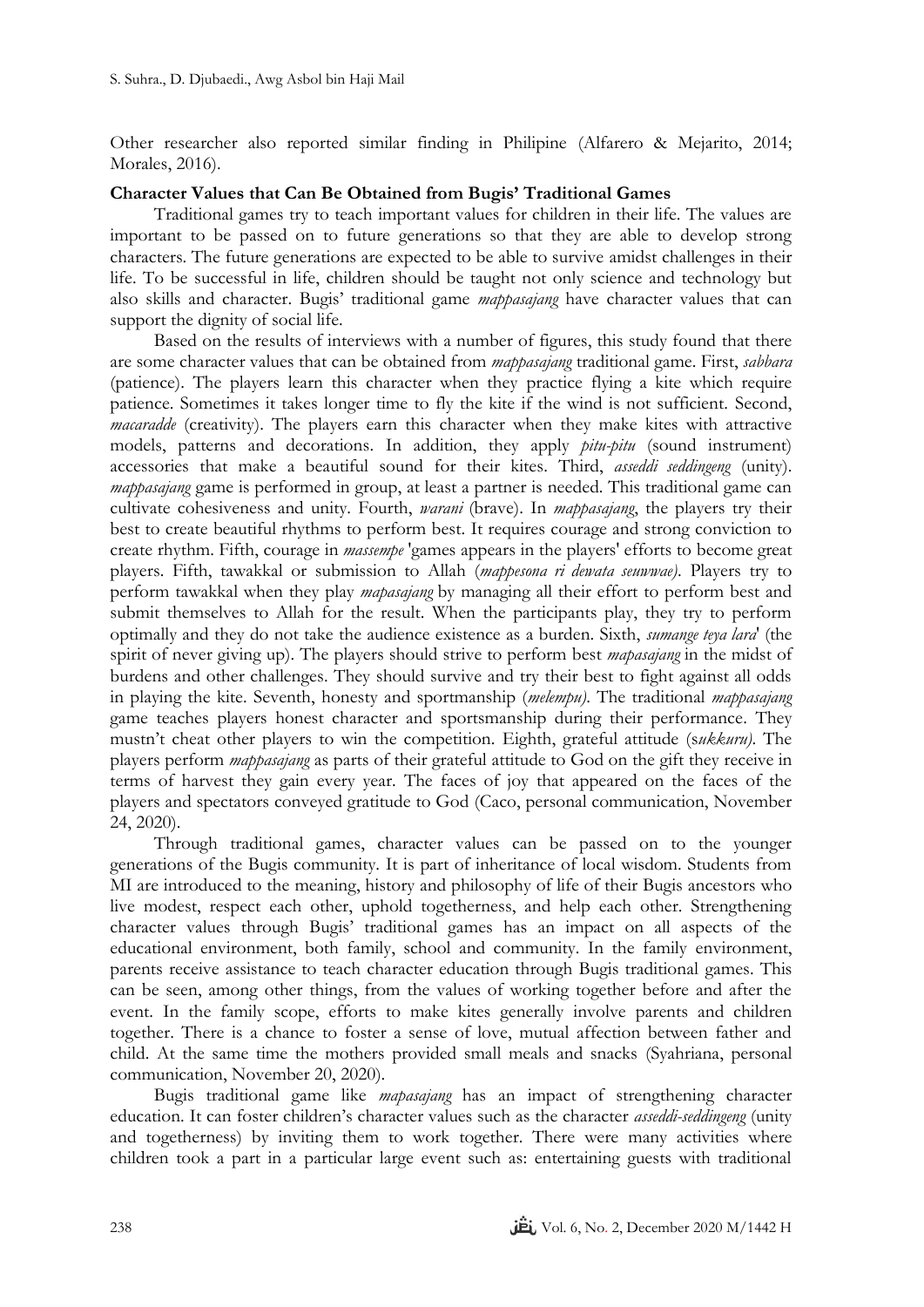food, such as *onde-onde*, *bandang-bandang*, *barongko*, katiri sallang (Agustan, personal communication, November 24, 2020; Ake, personal communication, November 20, 2020). emphasizes that the traditional Bugis games displayed by students are indirectly a form of embodiment of character values that are useful for their cognitive, attitudes and psychomotor development. The character values developed in traditional games are in line with the implementation of the 2013 curriculum which focuses on strengthening character education for participants.

The impact of strengthening character education through traditional Bugis games for students can be seen in the context of forming a community that upholds the values of local wisdom such as mutual respect, mutual assistance, and unity to create common ideals. (A. P. Pawi, personal communication, November 24, 2019) A united society can form a peaceful, tolerant society, so that it can protect and deal with the challenges and in social life. (Hukmiwati, personal communication, October 4, 2020) emphasizes that Bugis traditional game is a form of cultural preservation. The local government facilitates the implementation of traditional game events until they are successfully held.

Regarding the noble value of a tradition, it is necessary for humans to understand the social changes, so that the traditional values to be preserved can be translated in every behavior. Without proper understanding on the traditional values, a person or society is in a difficult position to determine success or failure when they deal with challenges in life. Every human being should try to fulfill the guidance set in a proper traditional value when it comes to deal with his or her life. The efforts made in developing the noble values of a tradition can be done by developing: (1) moral values based on religious values, (2) mutual respect and respect among each other, (3) a way of life of mutual help in togetherness, (4) social care and caring attitude among fellow communities, and (5) the values in a tradition (Andriani, 2012; Aneka & Rahmatika, 2019; Rina, 2014).

When it comes to child development, studies have shown that the traditional game *mappasajang* has a positive contribution. It benefit children both physically and mentally because it can develop their intellectual intelligence. According to (Rusydi, 2019), the kite is a powerful medium to instill independence value in children, as well as an effective learning medium. This means that children should be taught to dare to challenges of life so they can strive to achieve success. In the game, the kite must be held by the rope which provides lesson that there is a need for parental control in educating children. In the context of children, the game is also in line with the principle that learning while playing is better than learning in a serious manner. In line with this, Kurniati (2016) reported that traditional games can develop the potential of each child. It can be seen from social adjustment behavior of the children when performing the game. They also learn to preserve and love the nation's culture. In West Java, the traditional games have entertainment-based prestigious skills and they can be found everywhere. It is interesting to note that the traditional games of West Java contain elements of physical education (gymnastic), accuracy, agility, thinking power, appreciation of the existing art elements, and refreshment for the mind. Likewise, the research conducted by (Lubis & Khadijah, 2018) reported that traditional games have benefitted child development and it is one of the positive effects of traditional games.

*Mapasajang* is a traditional game featuring kite as primary feature to perform. This game has the potential to teach character values for the students. (Susanto, 2007) empirically shows that kite games are popular with all groups, from children, adolescents to adults. The game, even though the actors are dominated by men, is full of values such as cooperation value, skill value, creativity value, competitive value, and aesthetic value.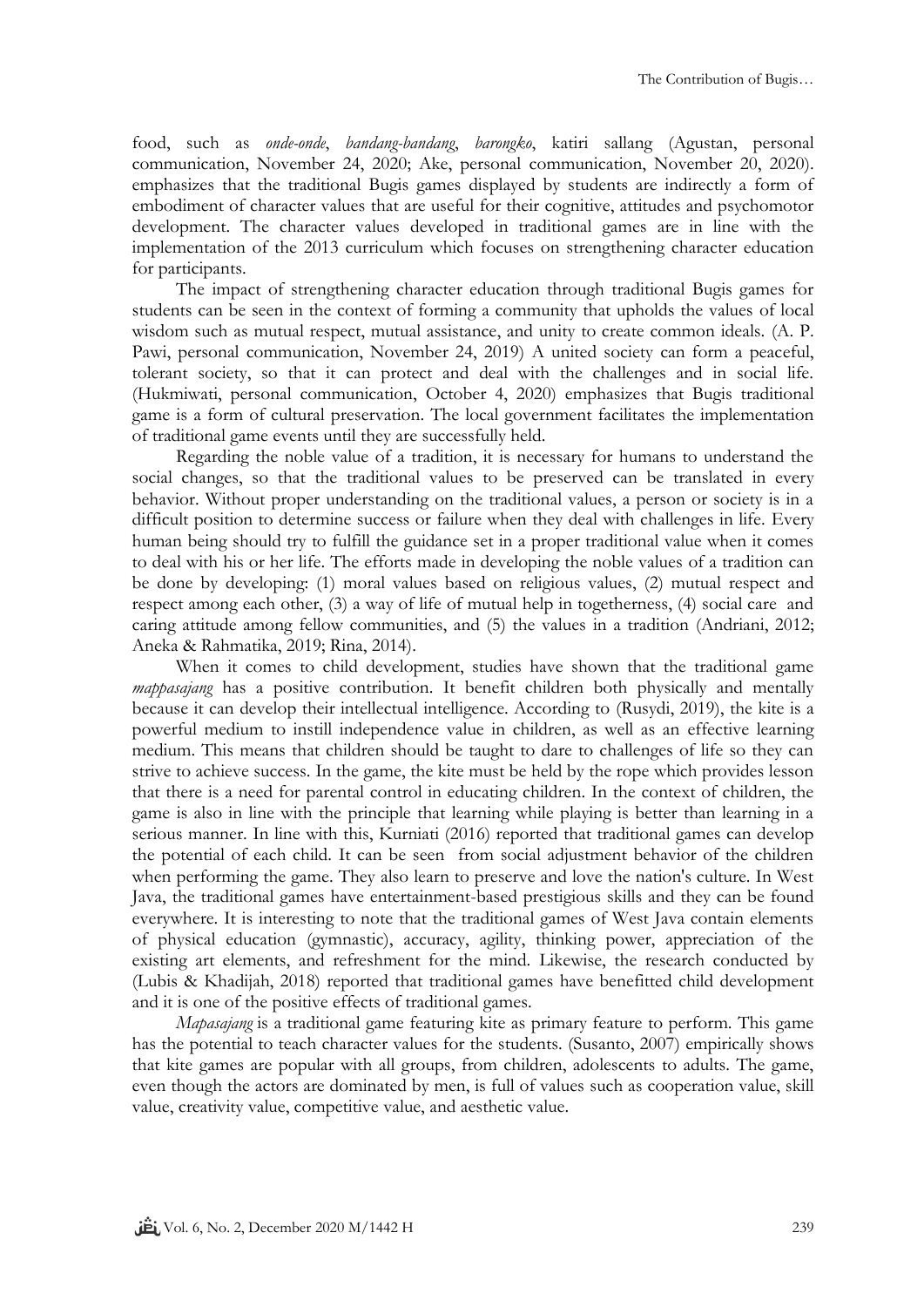### **Contribution of Bugis' Traditional Games for Strengthening Character Education**

Traditional games contribute to strengthening character education and dimensions of social life. The positive contributions of these traditional Bugis games can be described in the following areas.

### 1. Education

Bugis traditional games can form positive character education values for students at school and at home. Students are instilled in having a cooperative attitude with friends at school and educators so that they can help each other and be respectful to their educators. This cooperative attitude can develop the sympathetic and empathic attitudes of students towards friends and educators. The behaviors can be translated in the form of visiting friends who are sick, giving gifts to friends in need, praying for everyone and etc. Attaining the character values from Bugis traditional games, students are always enthusiastic in learning for their future life provisions.

At home, students can study diligently, help their parents work at home or work around their neighborhood. Bugis traditional games has the strength to develop the mentality of students towards a stable personality, uphold the values of togetherness, promote hard work, and teach not to give up against all odds. In summary, the traditional game has the potential to instill characters that children need later when they grow up (Suriati, personal communication, December 3, 2019).

### 2. Social

Bugis traditional games teach the importance of social roles between men and women. This can be seen in the *mappasajang* game when the men are tasked with making and flying the kites. On the other hand, the women prepare the raw materials for the kites and they support players as cheerful figures when players manage their effort to fly the kite in the air. If a string breaks and the kite drops back to the ground, the children run after the kite (*pasajang*) even though it is not their kite. They were happy when they managed to find a fallen kite. This game has instilled an attitude of social care that has been deeply embedded in people's lives. In addition to social care, the traditional games also have promoted gender equality. Even though the *mappasajang* game is dominated by men, women play their roles by shouting chants and admiring the kites that can fly high with beautiful models, colors, characters, and sounds. Women have involved in the game and their participation makes this game interesting. (Nurfadilah, personal communication, December 4, 2019)

At school, students uphold these traditional values so that they always make true friendships and do not discriminate or make fun of each other due to different genders. They can look after each other and work together to improve the school and its hometowns. This is the source to nurture social skill (Nugraha et al., 2018). This value is an asset in the future they will live in a society with a variety of problems and dynamics. If they are not strong enough to hold a positive tradition, the individual in society will lose their function and prestige in the community.

#### 3. Economy

Bugis traditional games promote hard work for people to strive economically. In developing the community's economy, the traditional games have enabled the people who are involved in traditional games to indirectly benefit financially as an economic source through trading activities in various foods, drinks and clothing. Traditional game performances have opened up a local economic field that helps the needs of the community in doing business. (Kamiruddin, personal communication, October 4, 2019).

On the part of students, traditional game performances have taught them lesson on how to live independently. They should not depend themselves to other parties so that they can harness their independence character. A person who is able to live independently will survive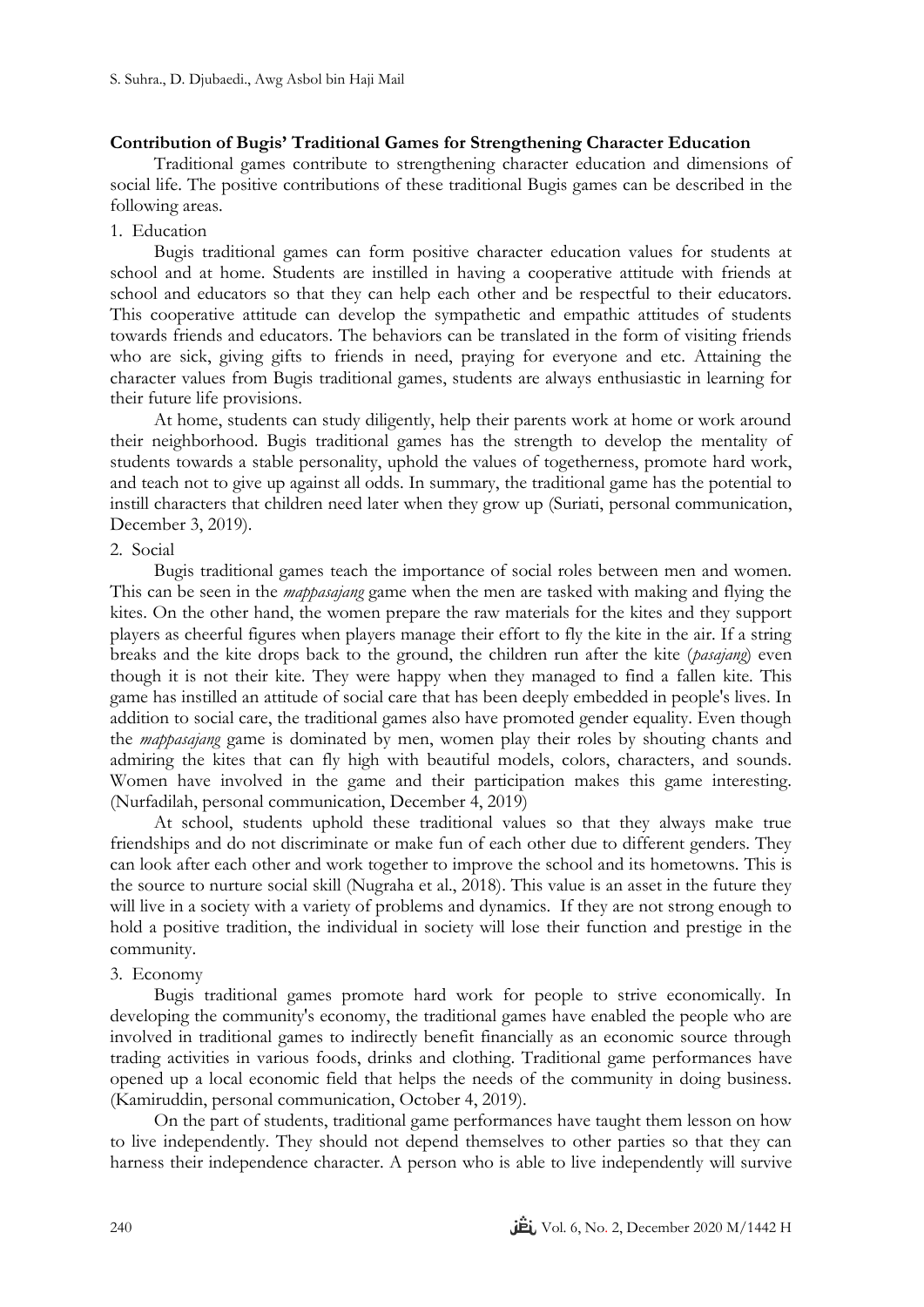anywhere. This is evident from the fact that the Bugis in general became immigrants and were successful in overseas.

### 4. Health

Bugis traditional games require high body work because they require movements which are fast and precise. Bugis people believe that body movements can cause a person to become healthy. According to Kamiruddin, for Bugis people, sport is necessary because they understand the expressions " *ripakedo-kedona lappa-lappa lanro alewe sarekkoammengngi namaseddi larinna darae nassabari namakessing lanro alewe namajjappa watakkalewe moloi jama-jamang"* " (when the body is moved, all the muscles of the body move and pump the blood to achieve proper circulation. The body becomes healthy and it causes enthusiasm to work) (Kamiruddin, personal communication, October 4, 2019). The Bugis traditional game evokes the spirit of diligently exercising to support physical health. Physical health can support performance at work and other activities. Students who are involved in traditional Bugis games are indirectly taught to live a healthy life by exercising. Healthy living can provide encouragement, as well as capital for activities in studying and working at home.

The traditional game *mappasajang* which teaches character values can be a medium for strengthening character education, especially among students of madrasah ibtidaiyyah. This is in line with the government program which is stated in the Presidential Regulation No. 87 of 2017. This regulation serves as the legal basis for strengthening character education in schools. This confirms that strengthening character education for students is not only the task of the teacher at school, but the responsibility of all elements, including parents and community leaders (formal, informal and non-formal). This is relevant to (Wulansari, 2017) research at PAUD (Pendidikan Anak Usia Dini/Early Childhood Education School) which shows that PAUD is a meeting place for children to socialize. PAUD is the right place to introduce traditional games in various activities in the curriculum. PAUD institutions are given the freedom to develop their curriculum.

The significance of traditional games as a medium for strengthening character education is also based on the impact of modern games which penetrate school-age children. Traditional games were very popular before modern technology occupied Indonesia. Elementary school age children played using traditional tools. Now, they are playing with modern technologybased games from abroad and are starting to leave traditional games. Traditional games are slowly disappearing so that children do not know traditional games. The character value of the child is getting lost due to the arrival of imported games (Booc et al., 2019; Saputra, 2017; Sumilih, 2016) emphasizes that traditional games that have spread among the people of the archipelago, including the Bugis-Makassar community, need to be explored for their potential in building students' character.

There are many things to consider for the safety of children in playing *mapasajang.* Parents needs to warn their children to pay attention to the situation and conditions, because they usually play the kites in the middle of the day. They should also advise their children not to play kite excessively to avoid being sick due to fever. In addition, children play *mappasajang* in residential areas and hunt the kites in the road risking their safety. They also climb the trees to get their kites, and even climb the roof of the house to get their kites (Agustan, personal communication, November 24, 2020; Hukmiwati, personal communication, October 4, 2020).

#### **CONCLUSION**

The Bugis traditional game *mappasajang* performed by students of Madrasah Ibtidaiyah Amir al-Jannah Tippulue has offered character values to internalize for their development. These character values include: patience (s*abbara*), creativity (*macaradde*), unity *(asseddi seddingeng)* and cooperation (*reso temmangingi*), courage (*warani*), *tawakkal* (*mapp Pesona ri dewata seuwwae*), never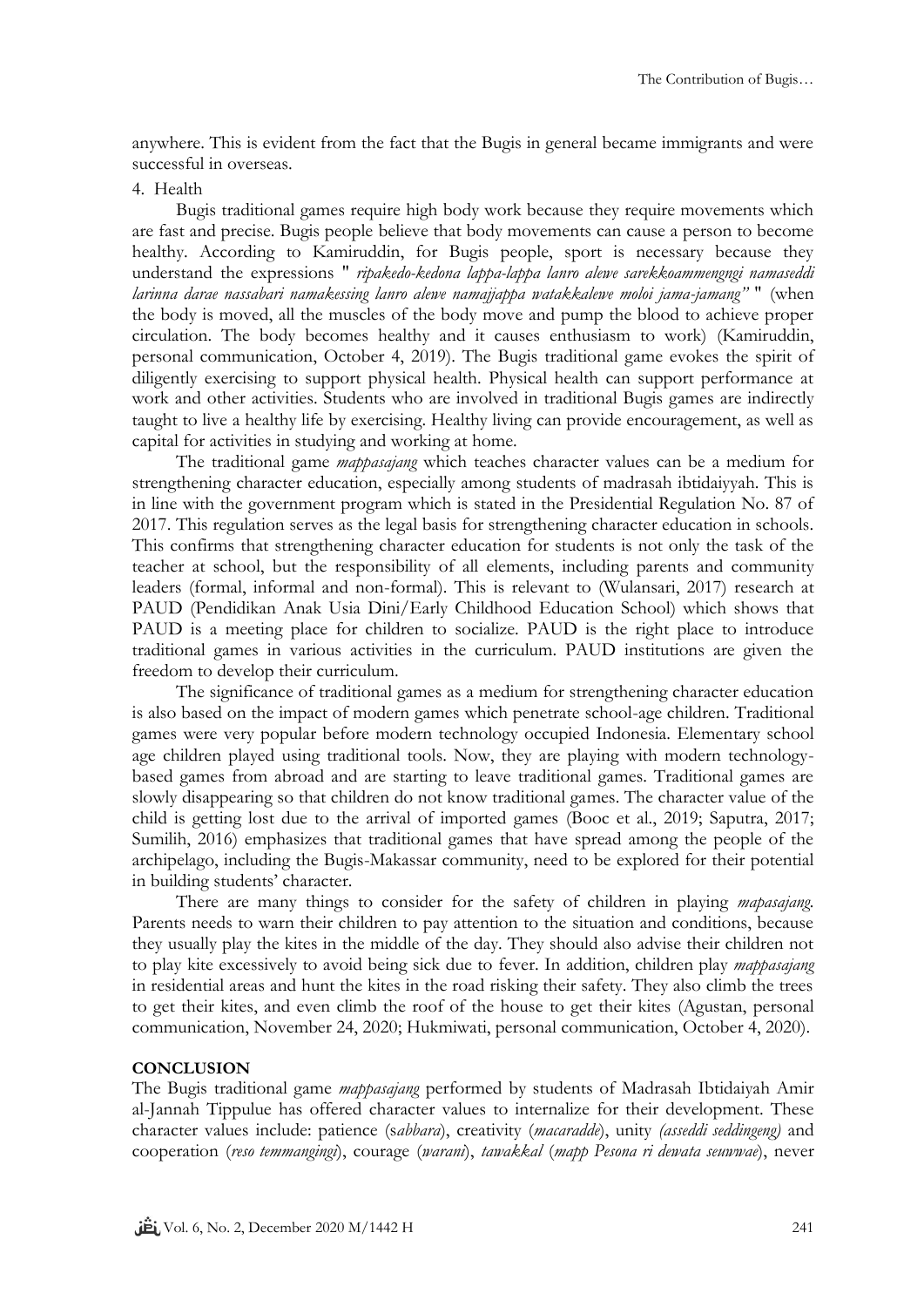giving up (*teya lara*'), honest *(melempu*), and being grateful *(sukkuru*) (gratitude). The character values in the traditional game of *mappasajang* contribute to strengthening character education in all aspects of Bugis community life, be it education, economy, and health. In the field of education, these character values can develop student's stable personality, uphold the values of togetherness, nurture the attitude of hard work, and train attitude of never giving up and other characters needed later when they grow up. In the social field, traditional games are full of equality values, thus fostering gender equality. In the economic field, traditional games are able to move the economy of rural communities. This can be seen from the participation of traders in selling their merchandise. These traditional games are a cultural promotion ground for the government. In the field of health, the traditional Bugis games motivate people to become hard workers. Efforts to support hard work require a strong and healthy body.

# **BIBLIOGRAPHY**

- Akbari, H., Abdoli, B., Shafizadeh, M., & Khalaji, H. (2009). The Effect of Traditional Games in Fundamental Motor Skill Development in 7-9 Year-Old Boys. *Iranian Journal Pediatrics*, 19(2).
- Alfarero, J. A., & Mejarito, C. L. (2014). Traditional Games in Leyte and the Values Learned by the Players. *University of the Visayas -Journal of Research*, 8(1), 269–280. https://doi.org/10.5281/zenodo.2139926
- Andriani, T. (2012). Permainan Tradisional dalam Membentuk Karakter Anak Usia Dini. *Jurnal Sosial Budaya*, 9(1). https://doi.org/10.24014/sb.v9i1.376
- Aneka, & Rahmatika, A. (2019). The Benefits of Traditional Game "Clogs" to Develop Early Childhood's Rough Motoric. *Elementary Jurnal Ilmiah Pendidikan Dasar*, 5(1), 107. https://doi.org/10.32332/elementary.v5i1.1498
- Audi, R. (1999). *The Cambridge Dictionary of Philoshofhy (Second)*. Cambridge University Press.
- Aunillah, N. I. (2011). *Pendidikan Karakter di Sekolah*. Jakarta: Laksana.
- Aypay, A. (2016). Investigating The Role of Traditional Children's Games in Teaching Ten Universal Values in Turkey. *Eurasian Journal of Educational Research*, 62, 283–300. https://doi.org/10.14689/ejer.2016.62.14
- Azra, A. (2002). *Konflik Baru antar Peradaban: Globalisasi, Radikalisme & Pluralitas*. Divisi Buku Perguruan Tinggi, RajaGrafindo Perkasa.
- Booc, R. P., Rafaela, K. B., Torres, M. J., Bulawan, R. P., Jabonero, L. C. II, Cortuna, I. J. M., & Asuncion, J. E. (2019). The Traditional Filipino Games: Status Check Among Generation Z. *Theoretical & Applied Science*, 78(10), 150–152. https://doi.org/10.15863 /TAS.2019.10.78.25
- Dananjaya, J. (1987). *Folklor Indonesia*. Jakarta: Pustaka Grafiti.
- Direktorat Jenderal Pendidikan Islam. (2016). *Modul Pelatihan Anggaran Responsif Gender (ARG) dan Perencanaan dan Penganggaran Responsif Gender (PPRG) Bidang Pendidikan Islam*. Jakarta: Kementerian Agama RI
- Ekawati, Y. N., Saputra, N. E., Rozalina, Restya, W. P. D., & Nurlita, I. (2010). Pengaruh Bermain melalui Permainan Tradisional terhadap Kecerdasan Intrapersonal Anak. *Jurnal Ilmiah Mahasiswa Berprestasi*, *1*(2).
- Gulia, S., & Rajesh, D. (2019). Traditional Games in India: Their Origin and Status in Progressive Era. *International Journal of Physiology, Nutrition and Physical Education*, 4(1), 1252-1254.
- Haerani, N. (2013). Membangun Karakter Anak melalui Permainan Anak Tradisional, *Jurnal Pendidikan Karakter*, 3(1). https://doi.org/10.21831/jpk.v0i1.1290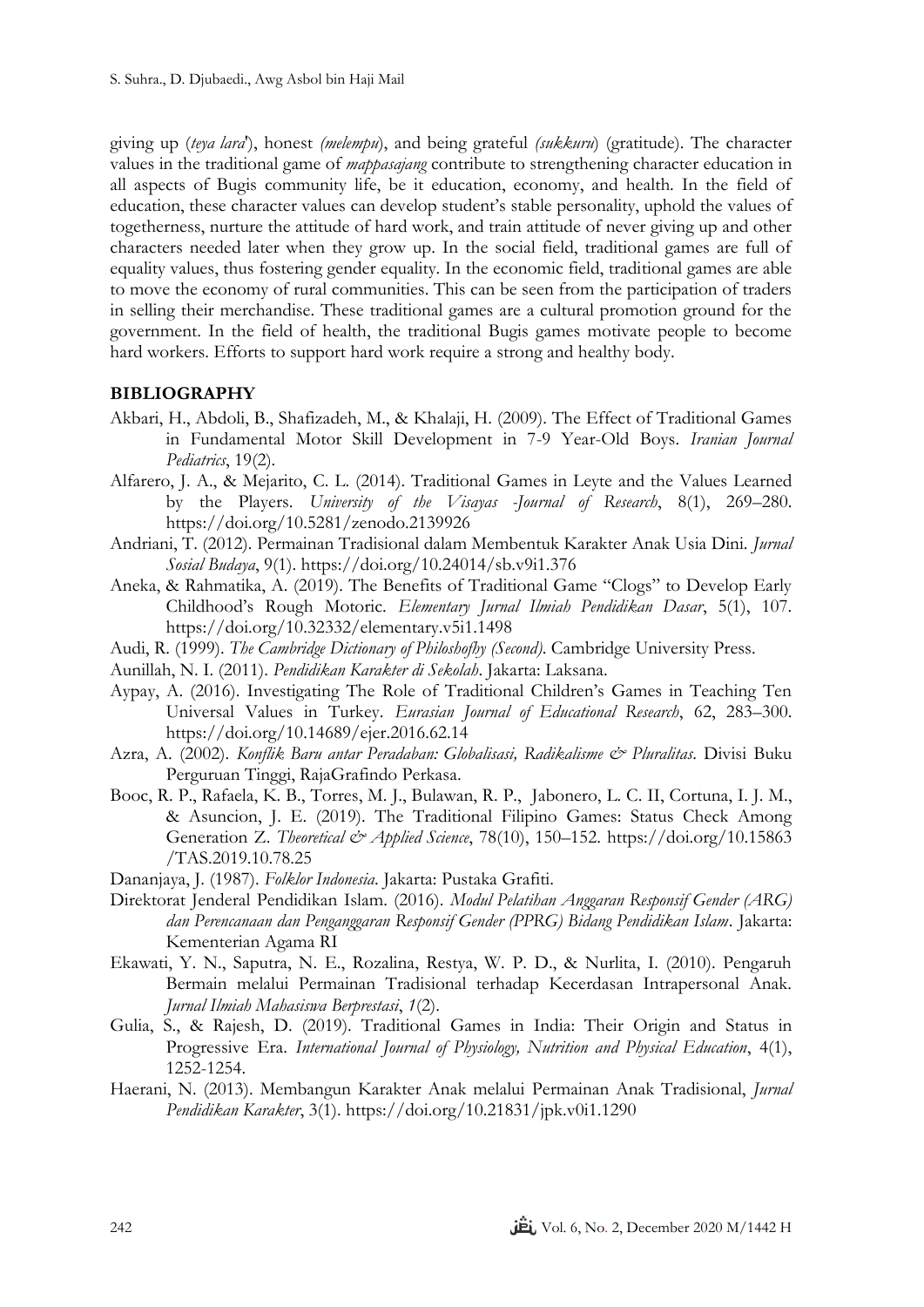- Hidayati, N. N. (2020). Indonesian Traditional Games: A Way to Implant Character Education on Children and Preserve Indonesian Local Wisdom. ISTAWA: *Jurnal Pendidikan Islam*, 5(1), 81–101. https://doi.org/10.24269/ijpi.v5i1.2475
- Kurniati, E. (2016). Permainan Tradisional dan Perannya dalam Mengembangkan Keterampilan Sosial Anak. Jakarta: Kencana.
- Lubis, R. & Khadijah. (2018). Permainan Tradisional sebagai Pengembangan Kecerdasan Emosi Anak. *Al Athfal Jurnal Pendidikan Anak*, *4*(2).
- Morales, M. P. E. (2016). Exploring Indigenous Game-based Physics Activities in Pre-Service Physics Teachers' Conceptual Change and Transformation of Epistemic Beliefs. *Eurasia Journal of Mathematics, Science and Technology Education*, 13(5), 1377–1409. https://doi.org/10.12973/eurasia.2017.00676a
- Mulyani, S. (2013). *Sri Permainan Tradisional Anak Indonesia*. Yogyakarta: Langen Sari Publishing.
- Mulyasa, E. (2011). *Manajemen Pendidikan Karakter (I)*. Jakarta: Bumi Aksara.
- Nugraha, Y. A., Handoyo, E., & Sulistyorini, S. (2018). Traditional Game on The Social Skill of Students in The Social Science Learning of Elementary School. *JPE: Journal of Primary Education*, 7(2). https://doi.org/10.15294/jpe.v7i2.23475
- Palumbo, C., Ambretti, A., & Kourkoutas, E. (2019). Traditional Games Body and Movement. *Journal of Sports Science* 7, 33-37. https://doi.org/10.17265/2332-7839/2019.01.005
- Rina, W. (2014). Permainan Tradisional sebagai Media Pengembangan Kemampuan Sosial Anak. *Cakrawala Dini Jurnal Pendidikan Anak Usia Dini*, *5*(1). https://doi.org/10.17509/cd.v5i1.10496
- Rusydi, M. (2019). Implementasi Nilai-nilai Pendidikan Karakter dalam Permainan Tradisional Bugis di Kabupaten Bone in Forum Grup Discussion 19 Agustus 2019*,* Bone.
- Sanafiah, F. (2001). *Metodologi Penelitian Sosial* (I). Erlangga.
- Saputra, S. Y. (2017). Permainan Tradisional VS Permainan Modern dalam Penanaman Nilai Karakter di Sekolah. *ELSE: Elementary School Education Journal*, 1(1). https://doi.org/10.30651/else.v1i1.873
- Sudarsono. (1992). *Beberapa Pendekatan dalam Penelitian Kualitatif*. Yogyakarta: Gajah Mada University Press.
- Suhra, S. (2016). *Strategi Guru Pendidikan Agama Islam dalam Implementasi Pendidikan Karakter (I)*. Gunadarma Ilmu.
- Sumilih, D. A. (2016). Pembangunan Karakter Peserta Didik: Pengkondisian RAS melalui Pemanfaatan Potensi Permainan Tradisional Bugis-Makassar. *Seminar Nasional "Pendidikan Ilmu-Ilmu Sosial Membentuk Karakter Bangsa dalam Rangka Daya Saing Global"* 17-26.
- Susanto, E. (2007). Kemungkinan Munculnya Paham Islam Radikal Di "Pondok Pesantren." *TADRIS: Jurnal Pendidikan Islam*, 2(1). https://doi.org/10.19105/tjpi.v2i1.205
- Wibisono, D. P. (2015). *Mengenal Permainan Tradisional Sulawesi Selatan Warisan Nilai-nilai-Luhur yang tak Lekang oleh Waktu (I). Makasar* : Arus Timur.
- Widiana, I. W., Jampel, I. N., & Prawini, I. P. (2018). The Effectiveness of Traditional Game-Based Communication Learning Activity for Cognitive Process Dimension Learning Achievement. *Cakrawala Pendidikan*, *XXXVII* (2), 260-269. https://doi.org /10.21831/cp.v37i2.14091
- Wulansari, B. E. (2017). Pelestarian Seni Budaya dan Permainan Tradisional melalui Tema Kearifan Lokal dalam Kurikulum Pendidikan Anaka Usia Dini". *Jurnal Indria Jurnal Ilmiah Pendidikan Pra Sekolah dan Sekolah.*, *2*(1), 1–11. https://doi.org/10.24269 /jin.v2n1.2017.pp1-11